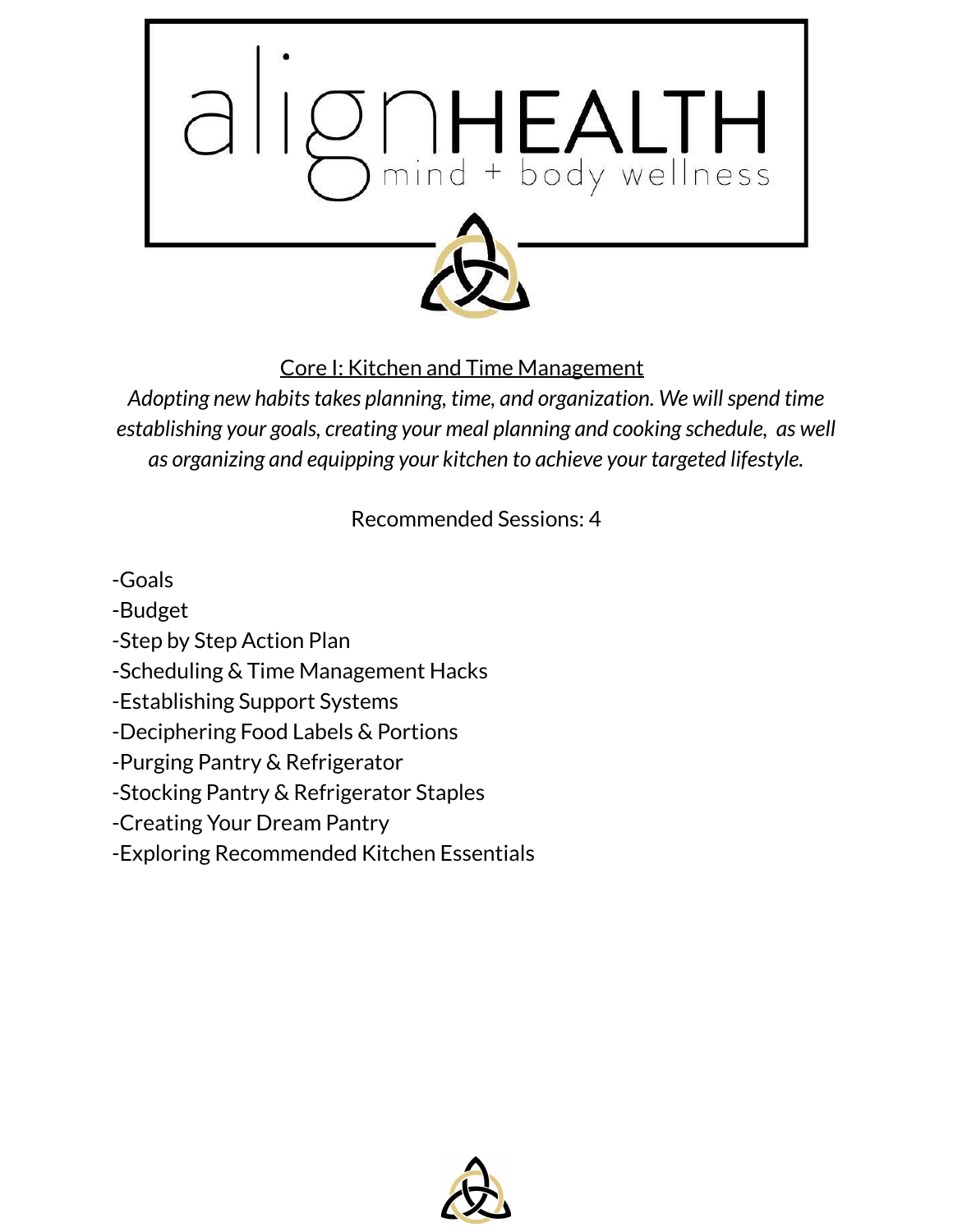

Core II: Achieve Flavorful Sustenance

*You* have now achieved kitchen and time management. Next step is to develop *your plan to maintain healthy eating. You will be coached in understanding food labelsto both track and creatively adjust based on your goals.*

Recommended Sessions: 4

- -Eating Out According to Your Goals
- -Exploring Tools to Save Recipes & Track Goals
- -Flavor Profiles and Pairings
- -Substitutions, Reduction, and Elimination
- -Getting the Family On Board
- -Overcoming Cravings
- -Adding More Nutrition without Compromising Flavor
- -Adding More Flavor without Compromising Your Goals

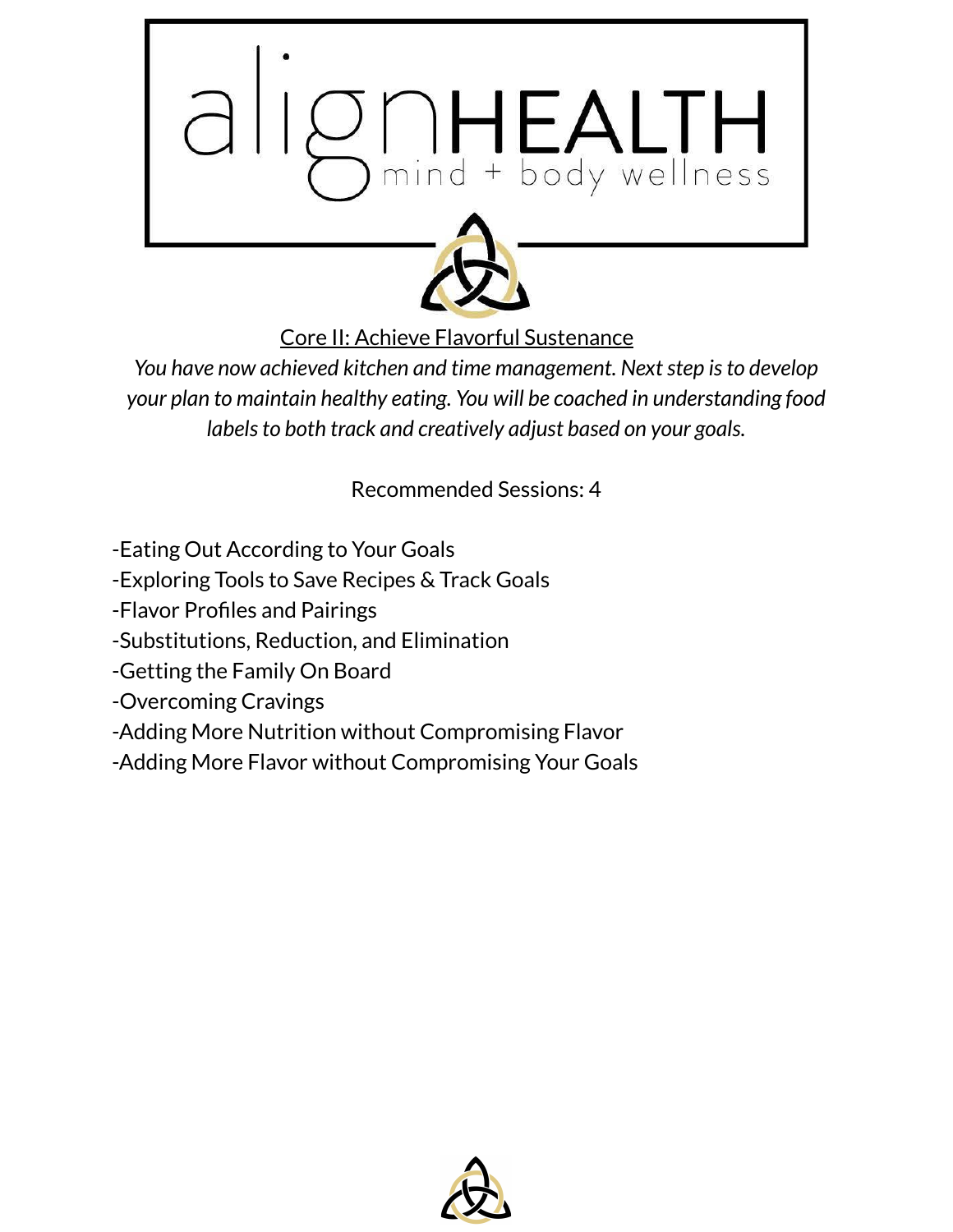

*You* have now achieved flavorful sustenance. Let's start creating your recipes. In *thisstage, we willspend time gathering, creating, and adjusting recipes according to your goals. We will build a framework for your recipes while exploring several cooking techniquesto add variety to your meals.*

*Recommended Sessions: 4*

- -Establishing a Framework for Your Recipes Based on Goals, Budget, & Time
- -Sourcing Recipes
- -Creating Recipes
- -Favorite Recipe Makeover
- -Altering Recipes
- -Navigating the Grocery Store
- -Sourcing, Storing, and Cooking with Spices
- -Creating Your Grocery List
- -Cooking Techniques